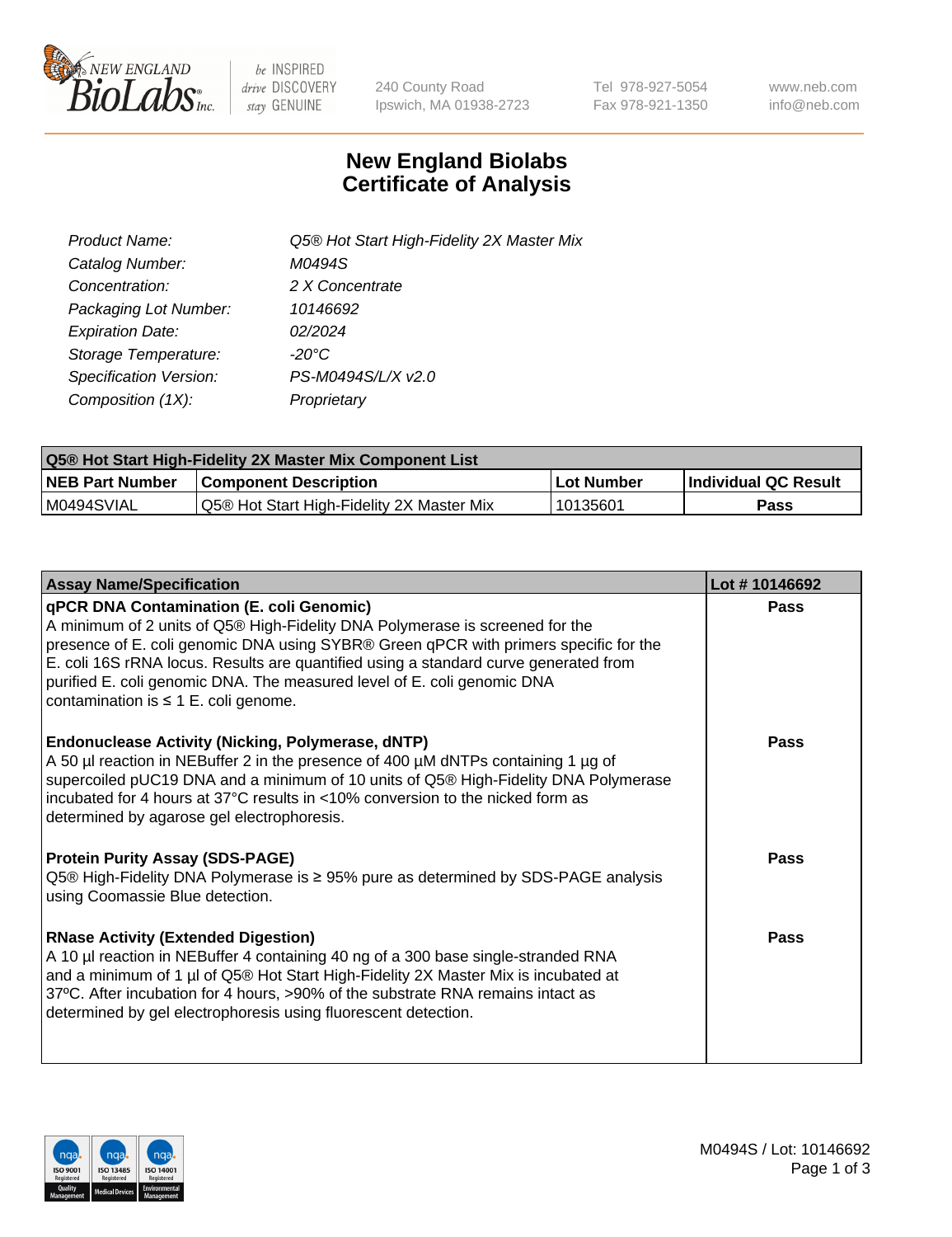

be INSPIRED drive DISCOVERY stay GENUINE

240 County Road Ipswich, MA 01938-2723 Tel 978-927-5054 Fax 978-921-1350

www.neb.com info@neb.com

| <b>Assay Name/Specification</b>                                                                                                                                                                                                                                                                                                                                                                                                | Lot #10146692 |
|--------------------------------------------------------------------------------------------------------------------------------------------------------------------------------------------------------------------------------------------------------------------------------------------------------------------------------------------------------------------------------------------------------------------------------|---------------|
| PCR Amplification (7 kb Human Genomic DNA, Master Mix)<br>A 50 µl reaction in 1X Q5® Hot Start High-Fidelity Master Mix and 0.5 µM primers<br>containing 20 ng Human Genomic DNA for 30 cycles of PCR amplification results in the<br>expected 7 kb product.                                                                                                                                                                   | Pass          |
| PCR Amplification (20 kb Lambda DNA, Master Mix)<br>A 50 µl reaction in 1X Q5® Hot Start High-Fidelity Master Mix and 1.0 µM primers<br>containing 10 ng Lambda DNA for 22 cycles of PCR amplification results in the<br>expected 20 kb product.                                                                                                                                                                               | Pass          |
| PCR Amplification (Hot Start, Human Genomic DNA, Master Mix)<br>A 25 µl reaction in 1X Q5® Hot Start High-Fidelity Master Mix and 0.5 µM primers<br>containing 50 ng Human Genomic DNA for 25 cycles of PCR amplification results in the<br>expected 665 bp product and a decrease in non-specific genomic bands after<br>pre-incubation at room temperature for 1 hour, when compared to a non-hot start<br>control reaction. | Pass          |
| <b>Phosphatase Activity (pNPP)</b><br>A 200 µl reaction in 1M Diethanolamine, pH 9.8, 0.5 mM MgCl2 containing 2.5 mM<br>p-Nitrophenyl Phosphate (pNPP) and a minimum of 100 units of Q5® High-Fidelity DNA<br>Polymerase incubated for 4 hours at 37°C yields <0.0001 unit of alkaline phosphatase<br>activity as determined by spectrophotometric analysis.                                                                   | Pass          |
| Non-Specific DNase Activity (16 hour, Buffer)<br>A 50 µl reaction in 1X Q5® Hot Start High-Fidelity Master Mix containing 1 µg of T3<br>or T7 DNA in addition to a reaction containing Lambda-HindIII DNA incubated for 16<br>hours at 37°C results in a DNA pattern free of detectable nuclease degradation as<br>determined by agarose gel electrophoresis.                                                                  | Pass          |

This product has been tested and shown to be in compliance with all specifications.

One or more products referenced in this document may be covered by a 3rd-party trademark. Please visit <www.neb.com/trademarks>for additional information.